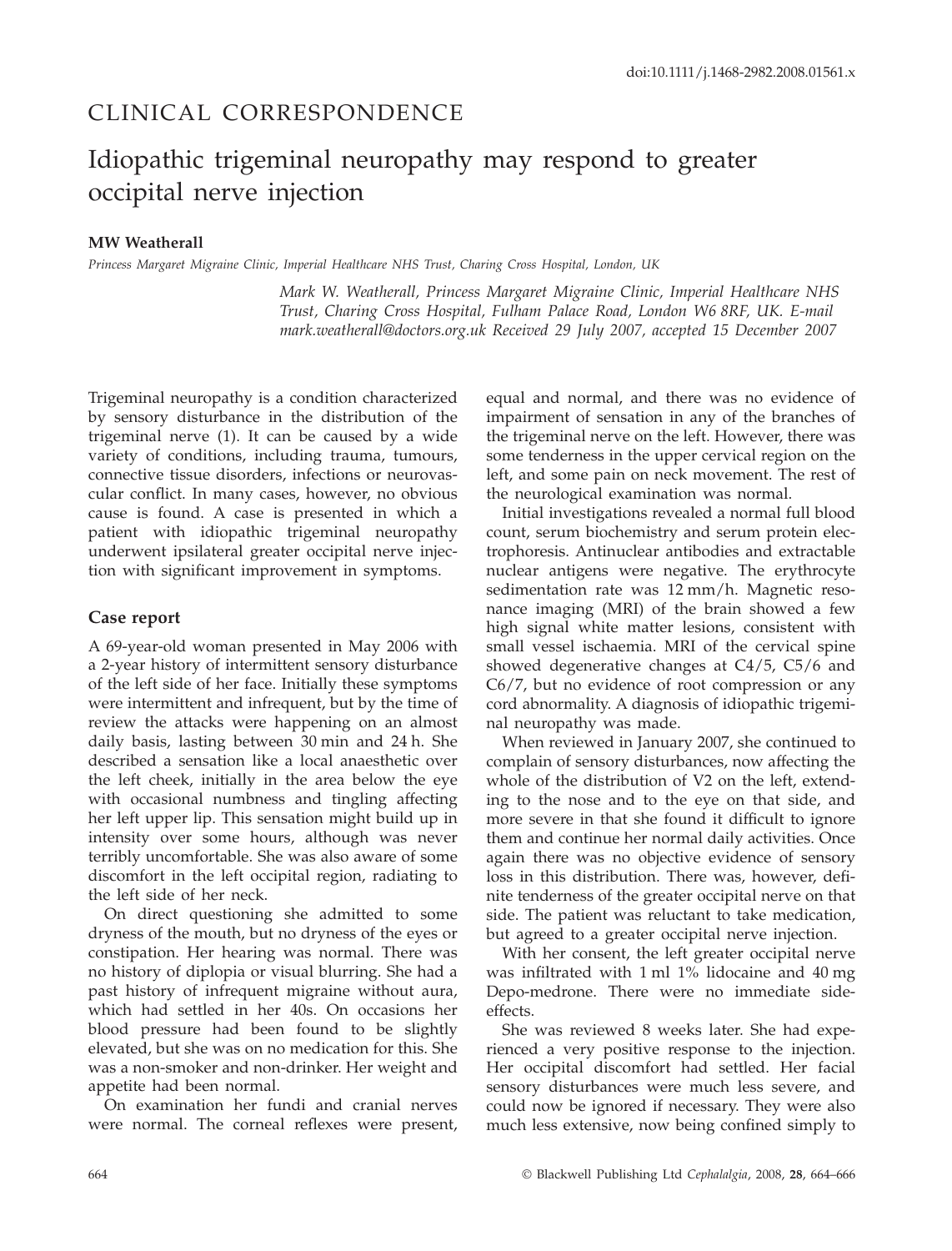the original affected area in her left cheek. Examination revealed mild tenderness of the left greater occipital nerve, and a second injection of lidocaine and Depo-Medrone was performed. When reviewed 3 months later, there had been no further improvement, although her symptoms had remained largely unchanged.

### **Discussion**

This is the first report of successful treatment of the symptoms of idiopathic trigeminal neuropathy with greater occipital nerve injections. The first report of the use of greater occipital nerve injection in the management of headache disorders appeared over 60 years ago (2). In recent years, the effectiveness of this intervention has been confirmed in the treatment of several primary and secondary headache disorders, including migraine (3, 4), cluster headache (5–8), hemicrania continua (4), occipital neuralgia (3) and cervicogenic headache (6). The pathophysiological basis for its effectiveness is not clear, but is believed to relate to the modulation of input into second order neuronal processing in the trigeminocervical complex.

The trigeminocervical complex comprises the trigeminal nucleus caudalis in the caudal medulla and the neurons of the dorsal horns at C1 and C2 (9–11). Experimental stimulation of structures innervated by the trigeminal nerve, such as the superior sagittal sinus and middle meningeal artery, can activate neurons in this complex (9, 12). Efferents from the complex synapse in the superior salivatory nucleus; experimental stimulation of the superior sagittal sinus activates neurons in this nucleus, suggesting that this pathway is relevant in the production of pain in headache disorders (13). Parasympathetic fibres run from the superior salivatory nucleus to the sphenopalatine ganglion, mediating the parasympathetic features of primary headache disorders and vasodilation of both cerebral and extracerebral arteries, thus completing the trigeminovascular feedback loop that exacerbates vasodilation and pain in these disorders (14, 15). The fibres of the greater occipital nerve, which is the main sensory nerve of the posterior region of the head, originate predominantly from the C2 dorsal root (16). Stimulation of the greater occipital nerve also activates neurons in the trigeminocervical complex, and in some cases also causes ipsilateral conjunctival injection, eye watering, and ptosis (17, 18). It is clear, therefore, that an anatomical pathway links C2 activation to the trigeminocervical complex, and thereby to the superior salivatory nucleus, sphenopalatine

ganglion, and the other structures involved in mediating headache disorders.

Although the symptoms of idiopathic trigeminal neuropathy may undergo spontaneous remission, they often persist for many years (19). Symptoms respond to medications commonly used for neuropathic discomfort, such as tricyclic antidepressants, gabapentin or pregabalin, but many patients find the side-effects of such medications limit their effectiveness. Greater occipital injection is simple and safe, the only significant reported side-effect being localized alopecia and cutaneous atrophy (20), and would be a useful addition to the treatment possibilities for this condition. The presence of greater occipital nerve tenderness in patients with trigeminal neuropathy has not been noted before. This is perhaps because it has not been looked for. A systematic evaluation of the presence of this symptom in trigeminal neuropathy would be useful, as would a controlled trial of the effectiveness of greater occipital nerve injection in patients with trigeminal neuropathy, both with and without ipsilateral greater occipital nerve tenderness.

#### **References**

- 1 Peñarrocha M, Cervelló MA, Marti E, Bagán JV. Trigeminal neuropathy. Oral Dis 2007; 13:141–50.
- 2 Hadden S. Neuralgic headache and facial pain. Arch Neurol Psychiatr 1940; 43:405–8.
- 3 Anthony M. Headache and the greater occipital nerve. Clin Neurol Neurosurg 1992; 94:297–301.
- 4 Afridi SK, Shields KG, Bhola R, Goadsby PJ. Greater occipital nerve injection in a primary headache syndromes—prolonged effects from a single injection. Pain 2006; 122:126–9.
- 5 Ambrosini A, Vandenheede M, Rossi P, Aloj F, Sauli E, Buzzi MG et al. Suboccipital (GON) injection with longacting steroids in cluster headache: a double-blind placebo-controlled study. Cephalalgia 2003; 23:734.
- 6 Anthony M. Cervicogenic headache: prevalence and response to local steroid therapy. Clin Exp Rheumatol 2000; 18:S59–64.
- 7 Bigo A, Delrieu F, Bousser MG. Treatment of vascular pain of the face by methylprednisolone injection into the area of the greater occipital nerve: 16 cases. Rev Neurol (Paris) 1989; 145:160–2.
- 8 Peres MFP, Stiles MA, Siow HC, Rozen TD, Young WB, Silberstein SD. Greater occipital nerve blockade for cluster headache. Cephalalgia 2002; 22:520–2.
- 9 Goadsby PJ, Hoskin KL. The distribution of trigeminovascular afferents in the nonhuman primate brain *Macaca nemestrina*: a c-fos immunocytochemical study. J Anat 1997; 190:367–75.
- 10 Bartsch T, Goadsby PJ. Anatomy and physiology of pain referral in primary and cervicogenic headache disorders. Headache Curr 2005; 2:42–8.